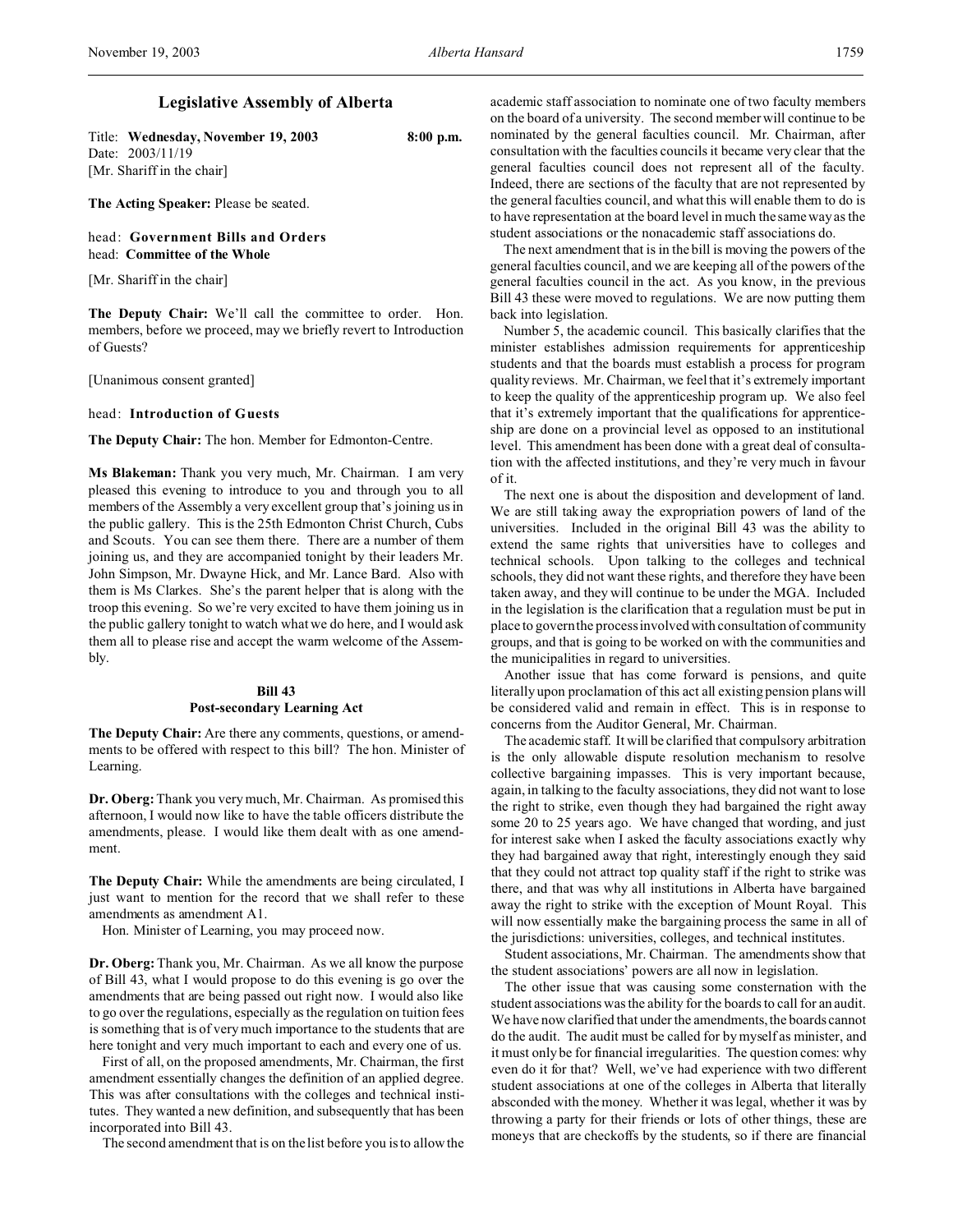irregularities, then there must be the ability for the minister to have these audits. The other thing that has been added here because of the concern from the students' associations about boards effectively running them out of money by continuing to ask for audits, the minister and the department will pay for any audits.

#### *8:10*

The other issues with that, as I've said, are that all of the student association powers will be included in the legislation and, indeed, are included in the amendments.

Another one, the dissolution of all assets, liabilities, and organizations, will be dealt with through an OC. This is as opposed to a ministerial order. It will be dealt with by the Lieutenant Governor in Council.

Mr. Chairman, the landmark purpose of this bill is actually the campus Alberta board of accreditation and co-ordination, and this was the body that was to oversee degree granting privileges for the technical schools and colleges and universities. What has happened is when we went out and talked to the universities and technical schools on this, it became very apparent that they did not want this body to be involved in the co-ordination. They felt that it would be very difficult for a member of the University of Alberta, for example, and a member of NAIT or a member of a different postsecondary institution sitting on a board to co-ordinate and decide whether Grant MacEwan should or should not have a degree. They felt that that was adding a degree of politicization that was not necessary and, indeed, was actually detrimental to the process.

So what we are doing, Mr. Chairman, is the campus Alberta board of accreditation and co-ordination has now been changed to the campus Alberta quality council. What literally will happen is an institution will come and ask the minister: can we have this degree? The minister will then say yes, or the minister will say no. If the minister says no, then that application is dead. If the minister says yes, then it will go on to the campus Alberta quality council where their new job, then, is only to determine the quality of that degree, and it will only be granted when the quality is sufficient to appease the people that are on the campus Alberta quality council.

There are also numerous House amendments, and indeed there are some probably 10 or 15 pages of House amendments and insignificant other amendments that are also here as well.

I now want to concentrate, Mr. Chair, on the tuition fees. What we have done in the amendments to Bill 43 is we have established two different ways that we have controlled tuition fees, and they're for two distinct institutions. The first one states that

where a public post-secondary institution's revenue from tuition fees in a fiscal year is equal to or less than 30% of its net operating expenditures in that fiscal year, the maximum allowable annual increase in tuition fees for that post-secondary institution in the following year must be set in accordance with the regulations.

I will give you the regulations here very shortly. This is identical wording to what is in the existing acts with regard to the tuition fee policy.

We have then added a second section, and this is:

where a public post-secondary institution's revenue from tuition fees in a fiscal year exceeds 30% of its net operating expenditures in that fiscal year, the maximum allowable annual increase in tuition fees for that post-secondary institution in the following year is the Alberta Consumer Price Index plus 2%, which must not result in a decrease or be greater than 5%.

This has been agreed to. One of the reasons for this – I think we all are very familiar with the principle that we feel that parents and students should put in roughly 30 percent or up to a maximum of 30 percent, but what has happened in our postsecondary institutions is that we have some institutions that are incredibly efficient and have actually decreased their expenditures, decreased their costs of operation, and subsequently what has occurred is that they have been unable to raise their tuition fees.

The best example of this, that I cited today in question period, was the University of Lethbridge. We see the University of Lethbridge sitting at number 40 of roughly 50 universities across Canada. It has the 40th least expensive tuition fees. The tuition fees are somewhere around the range of \$600 or \$700 less than their equivalent institutions. Subsequently, they have not been able to raise their tuition fees to keep pace with the other institutions because they have hit the 30 percent expense cap, and they have hit that by good management, and I truly feel that we should not inhibit institutions from being good managers.

So, Mr. Chairman, that is what is included in the amendments. In the regulations what we have said is that the maximum allowable annual tuition fee increase for institutions under the 30 percent threshold, which is what I just talked about, for the '04-05 academic year will be \$276, which is again identical to what the procedure is at the moment. In subsequent years the maximum allowable annual tuition fee increase is adjusted by the Alberta Consumer Price Index, again exactly similar to the way it is right now.

The other point that I actually have not told the students' associations about when it comes to tuition fees is something that they have been asking me about for a significant amount of time, and what that is is quite simply the fees that universities and colleges and technical schools have been charging, and what we have in the regulations are fees that also must be included as a tuition fee. Therefore, they must be included in the cap. They must be included in the tuition fee procedures that I have identified, and I will tell you what they are.

Fees that are payable to complete programs are approved by the board and are payable by students for materials and services that facilitate instruction but exclude fees or materials that are retained by students and so on down the road. We have put the tuition fees into the policy. So, Mr. Chairman, that will be, again, in regulation. It is going to be regulated. Again, this is something that is in direct response to what the students have asked us. They identified an excellent issue, that many institutions to get around the tuition fee cap that was there quite simply just raised the fees, and I did not agree with that. The students' associations obviously did not agree with that either, and now that will be included in the tuition fee guidelines, tuition fee regulations.

Mr. Chairman, I would like to at this time table the proposed regulations, if I may. I'll table the requisite number of copies of the regulation so that, again, they can be fully looked at by the students' associations and every other interested party in the postsecondary education system.

In essence, those are the amendments that are before you. There are several in the amendments that are nonconsequential amendments. There are approximately 20 pages of amendments, so we certainly will have time to go through them. The one point that I would really stress, Mr. Chairman, is that each and every one of the public postsecondary institutions is completely in favour of these amendments, is completely in favour of Bill 43.

I really do believe that it is time that we got on with the business of allowing colleges and technical schools to grant degrees. I think it's absolutely time to do it. The degree-granting status must be there for quality of degrees as opposed to just the institution. Again, we have complete concurrence with the universities, the technical schools, and the colleges.

So, Mr. Chairman, I would now like to adjourn debate and allow the opposition parties and the affected associations and institutions a chance to look at the amendments that were put on the floor, a chance to look at the tuition fee regulations that were put on the floor.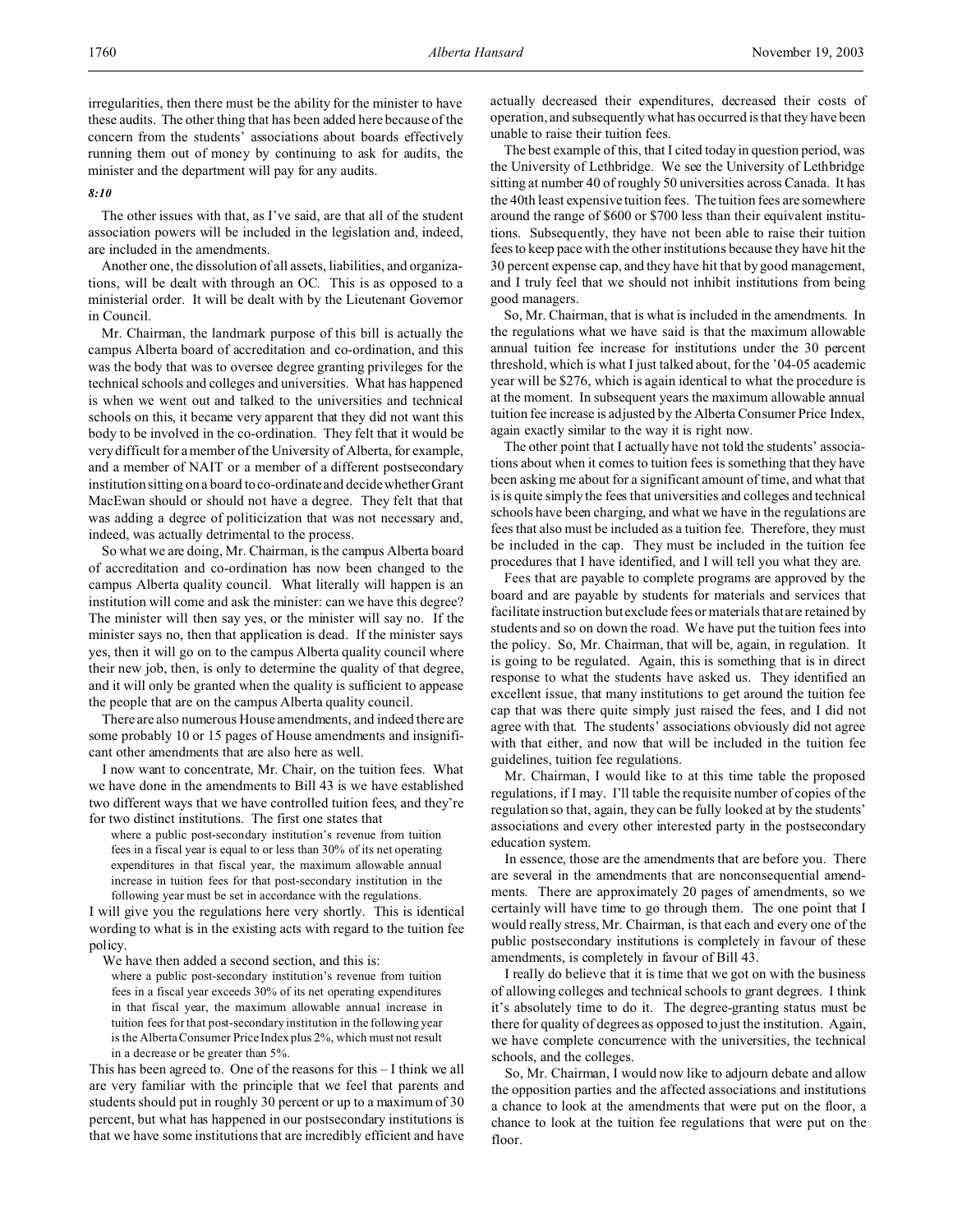## *8:20*

I must add one thing. We have been given advice that we cannot table the actual tuition fee regulations in that form, so you have a slightly modified form of it, but the intent is certainly there.

So, Mr. Chairman, it's a great day for postsecondary education that these are in, and it's time to move on with it. It's time to make this system the great system that it is and continue to make it greater. Thank you.

I would move to adjourn debate.

[Motion to adjourn debate carried]

# **Bill 41**

## **Alberta Corporate Tax Amendment Act, 2003**

**The Deputy Chair:** Are there any questions, comments, or amendments to be offered with respect to this bill? The hon. Minister of Revenue.

**Mr. Melchin:** Thank you, Mr. Chairman. We have under consideration Bill 41, Alberta Corporate Tax Amendment Act, 2003. There are no amendments to the bill to be offered at this stage. I would like to just make a couple of comments in respect to some questions that were asked at second reading.

The first one, the rate reductions. There was a question asking why we haven't moved as fast or ahead with the plan to create corporate income tax reductions down to as low as 8 percent. Those were always subject to affordability. This one brings it down to 12 and a half percent. Next year's proposal is to go to 11 and a half percent on the general rate.

It was asked how much money oil and gas companies saved in royalty tax deductions and credits last year. In the 2003 Alberta Energy annual report \$83.2 million in Alberta royalty tax credits was paid last year. Further analysis will be required to determine the tax savings from the royalty tax deduction, but that'll give them the general information as to the quantity.

The policy questions regarding the Alberta royalty tax credit program are questions that should likewise be and could be posed to the Minister of Energy. We are looking at quantifying the benefits relating to the program, though, as the Auditor General suggested.

The federal government has revised the income tax, and they're changing various aspects of the resource taxation regime. They're phasing out the indeductibility of Crown royalties. They're phasing out the national resource allowance deduction, including the Alberta royalty tax credit, in calculation of income. This will all be done over a period of years. So we are reviewing the federal changes and considering implications to the resource taxation regime in that respect.

As for the royalty tax rates, if it is the Alberta royalty tax credit rate that is referred to, the Alberta royalty tax credit rates are calculated based on a blended oil and gas reference rate provided by the Minister of Energy that is inverse to the oil and gas price. This ensures that the Alberta royalty tax credit is paid when oil and gas prices are low and less when oil and gas prices are high. The Alberta royalty tax credit rates can vary between a minimum rate of 25 percent to a maximum of 75 percent. So due to the high oil and gas prices, the Alberta royalty tax credit rate has been about 25 percent since 2001.

There were some questions asked about why the appeals committee is being abolished. The general anti-avoidance rules appeals committee has actually never been used in Alberta, and there are other appeals that can be used through the normal objection and appeals process provided under the Alberta Corporate Tax Act, so

this was really a duplication. The one committee was never used, and as such we're repealing those provisions dealing with the general anti-avoidance rules.

There were some questions in regard to how much money the insurance industry would save under this tax rate reduction. An analysis would have to be done. I don't have that information presently available.

I think those are all the comments that I would offer at this stage, Mr. Chairman. Thank you.

**The Deputy Chair:** The hon. Member for Edmonton-Centre.

**Ms Blakeman:** Thanks very much, Mr. Chairman. I appreciate the opportunity to speak in Committee of the Whole on Bill 41, Alberta Corporate Tax Amendment Act, 2003. Just a couple of points and a few questions for the minister at the end of that.

I'm kind of torn here, actually, because I remember in the '97 election campaigning to have the minimum wage raised and, to balance that, the business tax fall to 4 percent. So I'm not unhappy about seeing the 4 percent there, certainly on behalf of the small business owners and entrepreneurs in Edmonton-Centre. But I'm always questioned and I continue to be concerned overall about why we're looking at so many tax credit, rebate, tax reduction programs when, on the other hand, we have the government saying: we don't have enough money for this, and we don't have enough money for that.

The explanation that I often hear is: well, you know, trickle down. We put a sweat-soaked loonie in everybody's pocket, and they'll spend it, and that makes the economy go round, more commonly referred to, I think, as Reaganomics, with the trickle-down theory that with tax reductions people will spend the money. In this case it's businesses. But, frankly, if that was the case, I think everybody in the U.S. would be a millionaire, and I really don't see that the trickle-down theory worked very well there.

So I listened carefully to the member, and I know he was sort of head down and going through his notes. It was actually a little hard to hear him; he was so focused on what he was doing. I'm still questioning how the government feels that it's balanced that, because I don't think they have, especially in light of some of the unresolved crises that we're dealing with right now, like deregulation, like investment in education, things like that.

More specifically, I'm interested in what plan exactly the Revenue minister has around justification of forgone revenue. This is an issue I've raised previously with him, but if we are not going to collect that money, if businesses are going to not remit \$435 million worth of taxes this year and in allowing them that, how does the government see this as being advantageous? In other words, I'm looking for the proof that this so-called trickle-down theory does work. If they're not remitting those taxes, then it's forgone revenue to the government, and we're supposed to be getting something from that. It should be measurable, and I'm looking for that measurement from the government. I keep asking, and I don't believe that I've seen it, but I'll put that before the minister again.

I was listening as carefully as I could as he rapidly went through his response to some questions that had been asked around the royalty tax deductions. I would prefer to go and read the *Hansard* and not re-ask the questions to the minister, but I suspect that unless the minister is going to adjourn, this is going to pass out of committee, and then I'm trying to ask these questions in third reading, which is a bit more difficult because the time has passed.

Once again, I'm asked those questions by citizens on the street saying: what happened? We used to have this incredible royalty tax that was set up with the oil industry. You know, Syncrude's name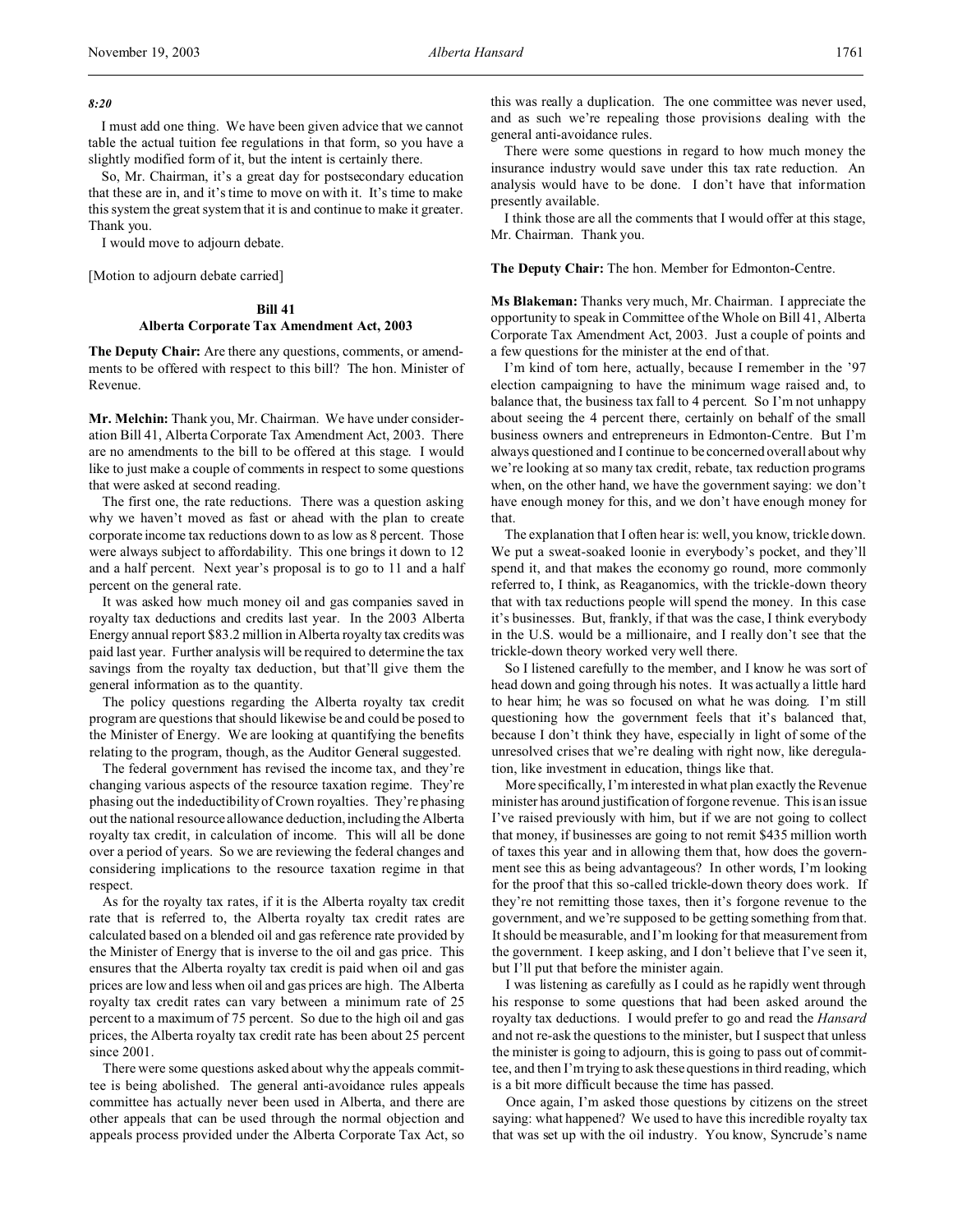is always bandied about. There seem to be all these holidays and reductions and tax credits and whatever we're talking about here, and again people say: well, what's the deal here? How are we getting our money's worth out of this? How is the payback coming to Albertans? I'm looking for – you'll forgive me, Minister – something more than the usual rhetoric about the Alberta advantage and yada, yada, yada. I mean, people are asking these questions because the information that they're getting from the government isn't satisfying them. They don't understand what's happening.

## *8:30*

Part of my issue with this is coming through the Auditor General's report. One of the questions I have is: when was this whole system last re-examined? We all hear what's now become mythology from the Lougheed years about his renegotiation of a lot of these things, but when was the last time? Was that it? Obviously not if there's been a number of breaks and holidays and reductions since then, but people aren't tracking it well. So when was the last time there was really a thorough look at it aside from this 2001 which just said reduce it all? Did that come with an entire package that looked at whether these were in fact generating the kind of activity that was expected to be generated from the program? That's what I'm looking at.

In the 2002-2003 Auditor General's report there's a comment on whether, in fact, the Alberta royalty tax credit program is meeting its objectives. His suggestion is that there are not and there need to be measures developed to assess whether the program is in fact meeting its recommendations. For reference that's recommendation 11.

Overall, I know that the Official Opposition is willing to be supportive of what's happening here, and I started out by saying that I wasn't unhappy about seeing the 4 percent for small business, but people continue to be puzzled when they're told repeatedly that there is no money for things that they wish to see money for, yet they are aware that there are all of these breaks and various programs happening on the other side. Their obvious question is: well, then, if we don't have enough money for this, why do you keep giving breaks to businesses and the royalty tax credits and the resource royalties, oil and gas? It doesn't make sense to people. I don't know that the minister can be expected to answer that in Committee of the Whole, but I'm going to leave it on the table for him anyway. I'm just aware that those are questions that I continue to get asked in my constituency, and it'd be interesting to have something to hand them and say: well, this is what the minister says in response to those questions.

Thank you for the opportunity to put that on the record.

**The Deputy Chair:** The hon. leader of the third party.

**Dr. Pannu:** Thank you very much, Mr. Chairman. I would like to make some general comments on Bill 41 at the beginning of its debate at Committee of the Whole. My colleague the New Democrat House leader, the hon. Member for Edmonton-Highlands, last night laid out our position very clearly on this bill. We are not supportive of the continuing handouts to corporations in terms of royalty tax credits or any other tax reductions, which is largely what this bill is about.

My hon. colleague from Edmonton-Centre alluded to trickle-down economics, the trickle-down theories of how money put at the top gradually comes to the bottom and helps everyone, lifts every boat. The bankruptcy of that kind of reasoning is for everyone to see everywhere. As a matter of fact, the father of George W. Bush, the present President of the U.S., called it voodoo economics, lofted it out of the court. There's no historical evidence that Reaganomics or trickle-down works. It's an excuse to put more money in the hands of those who already benefit most from the kind of market system that we have.

So voodoo economics are back in the U.S., and it's continuing its way here in this province, and you know what's happened in the U.S. In the U.S. they have ended up with more than a \$500 billion annual deficit as a result of tax cuts, based on the belief that somehow these tax cuts are economically stimulative. Far from it, as we have all known about the state that the U.S. economy has been in.

The proposed tax cuts here would lead to another huge loss of provincial revenues. I spent a fair bit of time during the summer and fall with seniors, lots of whom live in my own constituency, and of course I've traveled around the province as well talking to them. They tell me that in their estimate the seniors are the group today that are paying a billion dollars more than they did in 1993. So are we taking from those seniors in order to pay for the revenues that are being lost through these absolutely unnecessary and unjustifiable tax cuts as proposed in this bill? That's my question to the minister.

Another question that I have is: will the minister indicate to the House how much of the revenue will be forgone if this bill passes through the House? What percentage of it? What millions of dollars will go to the small businesses – and I want him to define what he means by small business – as opposed to the millions of dollars that will go to already fat-cat transnationals who collect the money here? There's no guarantee they'll spend it in this province. They may spend it buying up some oil company in Kazakhstan or Kyrgyzstan or Siberia for all that I know.

The Auditor General of this province has raised some questions about the rationale and the ability of this government to find out whether or not these so-called tax reliefs, quote, unquote, can be shown to benefit Albertans and the Alberta economy either in terms of creating jobs or in terms of creating more economic growth directly resulting from these tax cuts.

So I would hope that the minister will pay some attention to these questions and bring answers back to the House with respect to the proportion of the close to \$500 million that will be lost in public revenues as a result of this. What portion of that \$500 million or so will go to the small businesses in this province? Lots of them operate in my constituency around Whyte Avenue seven days a week, 12 months of the year, and I want to have some answers for them about how they will benefit and how much they will benefit from the provisions of this bill. What portion will in fact go into the hands of corporations who already are hugely benefiting from the high oil and gas prices, as the minister himself said, at least since the year 2001?

If you are going to continue to put more pressure on our schools, on our universities and colleges, asking them to generate more revenues on their own or do with less and have overcrowded classrooms or ever increasing tuition fees, is it not time for us to also look at the revenue side and say, "Maybe these royalty tax credits are no longer needed"? As the Auditor General has also questioned, show me that they are needed. If they are not needed, if they cannot be justified, why is this government determined to continue with those?

So I would ask and urge the minister to answer some of these questions on the record so that they can be examined further in the ensuing debate during this Committee of the Whole discussion of Bill 41, Mr. Chairman.

With those brief remarks, I'll take my seat and let other members enter the debate. Thank you.

**The Deputy Chair:** The hon. Minister of Revenue.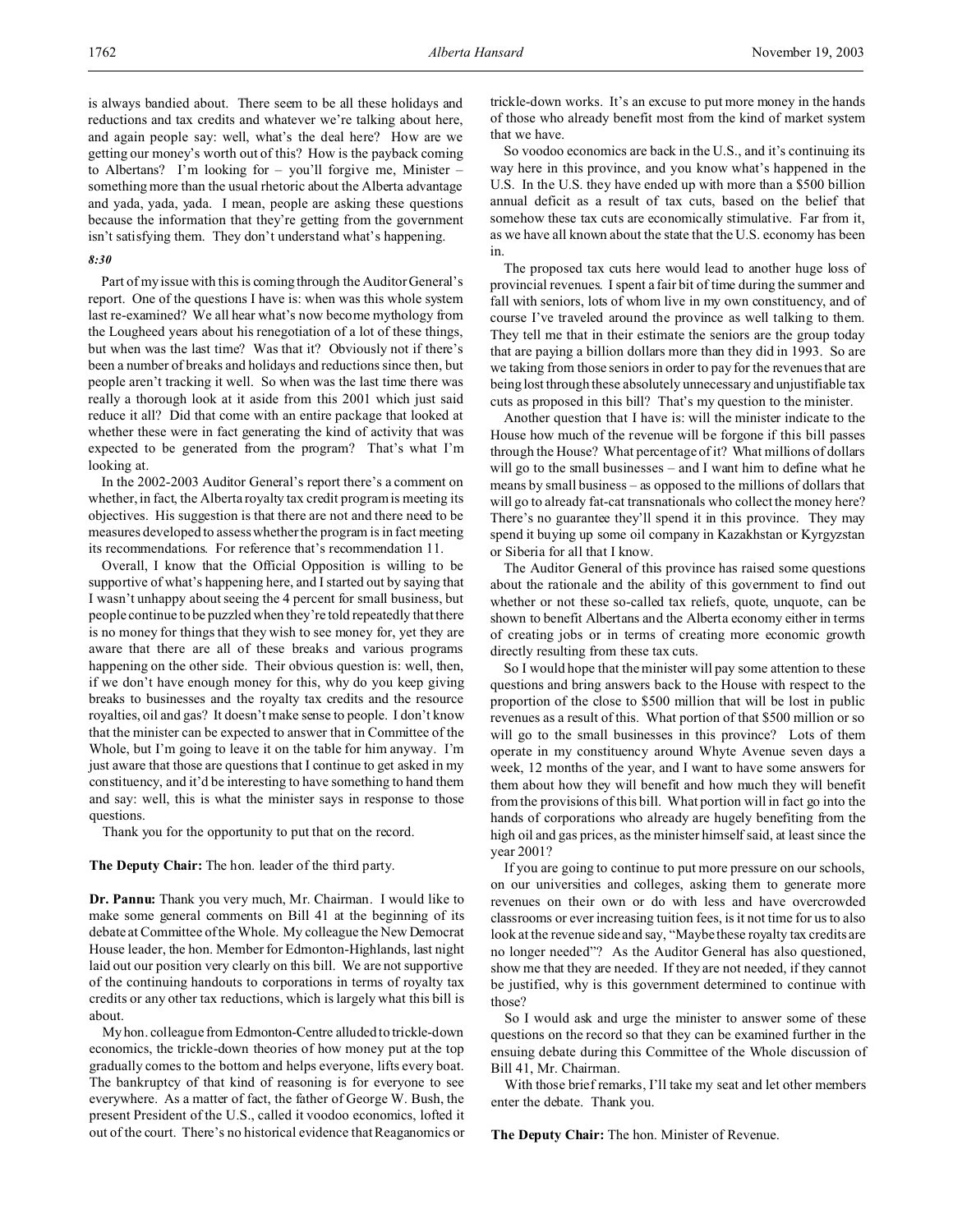**Mr. Melchin:** Thank you, Mr. Chairman. I just thought I would respond to a few comments made by the two members. There's quite a bit of discussion about the Alberta royalty tax credit and the benefits. The Auditor General talks about wanting it to be measurable and the like. One could look at the royalty regime in Alberta as being created to help drive incentives to create drilling and exploration activity, and the program of the Alberta royalty tax credit was actually driven to be more beneficial to the smaller companies than the larger so that those companies that would have a smaller capital basis could reinvest more dollars into exploration. That's one of the specific design criteria.

#### *8:40*

It gets capped at a certain amount per well, and therefore the large companies with larger producing wells get capped in the total amount that they can receive. So it is disproportionately favourable to the smaller companies in rates. Just as you've said the beneficial aspect of a small business tax rate of 4 percent, so was this structure trying to be beneficial in the royalty rates to the smaller companies versus the larger. So there are many very small companies in Alberta that are the engine of producing and exploring and providing reserves that eventually get acquired by the mid sizes and the larger sizes as they acquire reserves. It's very common.

It is very true that one could look at the macro aspects and see that we have been very successful in Alberta in creating oil and gas economic activity: drilling, exploration, producing, and the like. Where there are reserves in Saskatchewan and even B.C., they have not generated anywhere near the same level of activity, and a lot of it is to do with the broad policies, macro policies you put in to allow that to happen.

Now, personally, I have reservations about rebates and credits and those types of programs. I would prefer a broader rate and fewer exemptions, but I do recognize programs that have been long in place. Companies put together their capital and their business planning and their financial planning based upon certain expectations, certain promises, certain structures like royalty tax credits. It is very difficult once in place to remove those, and therefore I do concur with the Auditor General's comments that we will further examine and quantify the cost-benefit assessment of these programs as we go forward. I think those are very good comments, and we will follow up with that.

There were general comments made by both members about tax breaks put in the context of potentially being supportive to the corporations: is it not their fair share to pay for more, maybe in forgone revenues? I would remind that even when we reduced our personal income taxes, a \$1.3 billion to \$1.5 billion reduction in personal taxes by rates, we now collect in absolute dollars, in total dollars, more in personal income tax than before the rate reduction. We have broadened the base. There are more people coming here. There is a natural flow for people, and you can see it by those that choose to move to Alberta in great numbers many of their economic organizations.

**An Hon. Member:** Tell us about that.

**Mr. Melchin:** I'd love to tell a little more about that in particular. In a recent discussion I had with him, a noted Canadian individual – actually, this individual lived in a constituency now represented by the Member for Edmonton-Centre – talked about 100 of the top 300 companies that were in B.C. in the 1990s no longer existing in B.C., and Alberta was the primary beneficiary of that. Now, some of them don't exist anymore. There is some attrition, some amalgamation in the industries, but of the movement of people in capital and business

and industry Alberta has been a natural attraction to say: this is a place where it's easier to invest, to create jobs that benefit all Albertans.

People come to Alberta because there are jobs. Our children stay here because there are jobs that they create and pay the taxes. We have more taxes, income tax and corporate tax, per capita in this province than the other provinces do with higher rates. I don't know about you, but part of the factor of creating wealth is allowing people to reinvest wealth, to let it build and grow. The Americans, by having had a smaller tax rate, have actually outproduced us by a capacity of more than 20 percent per GDP per capita, when you put it per capita.

When we go talk to investment fund managers around the world and we talk about Canada, as we do – these are people that can invest and choose to deploy capital anywhere in the world, large sums of money – they speak highly of Canada, as it's a great place to be. I've mentioned this about the New York fund managers, for example. I'll ask them all. They will all say: "Canada is a great place, but there's one problem with Canada. Your tax rates are still too high. It is better for us to leave our money here in the United States than to invest it in Canada."

Now, I'm not trying to tell you their words. I didn't solicit their response. That's their analysis of world competitive markets that we can't ignore if we think we're going to survive and have an opportunity for our children in the future. If we want to have funds to pay for health and education, which we do, we need to create a bigger pie. The governments don't have to take it all. They have to allow the broad macro events.

I appreciate some philosophical beliefs that think that governments ought to do everything and tax everything. I'm not of that opinion. The economic climate in Alberta is unparalleled in Canada. The capacity that gives us the support for the priority programs in this province is a result of many of these tax policies, so we won't apologize for it. We will continue to see that these rates are reduced to 12 and a half percent. Next year there are plans to reduce to 11 and a half percent. Those are the right directions, and they're the directions that Albertans support.

Thank you.

#### **The Deputy Chair:** The hon. Member for Edmonton-Centre.

**Ms Blakeman:** Thanks. Just a couple of quick reactions to the answers from the minister. By the way, I appreciate the minister getting up and actually participating in the debate. He was talking about driving the policies, driving incentives, and I'm wondering if you actually have performance measurements that are able to measure that driving of incentives, as you put it.

At one point he appeared to be saying that the increase in the tax base was related to this reduction in the business tax. Am I following his thinking correctly, believing that the justification there is that if the business tax goes down, this is his job creation argument? Is that where that came from? I didn't see those two things going together particularly. I don't know that the reduction in the business tax put more money in the pockets of average Albertans, but that's the linkage I think I heard him make.

Lastly, he references the ability to leverage wealth through these companies that can invest wealth and therefore make more. But to me all that does is underline the widening gap between the rich and the poor, and I don't think that's something we need to be admiring that exists in the United States. Is he recommending that he thinks that's a good policy to be importing into Alberta?

So just very quickly, based on what he reacted, those were some of the questions that came to mind. I'm most interested in the performance measurements.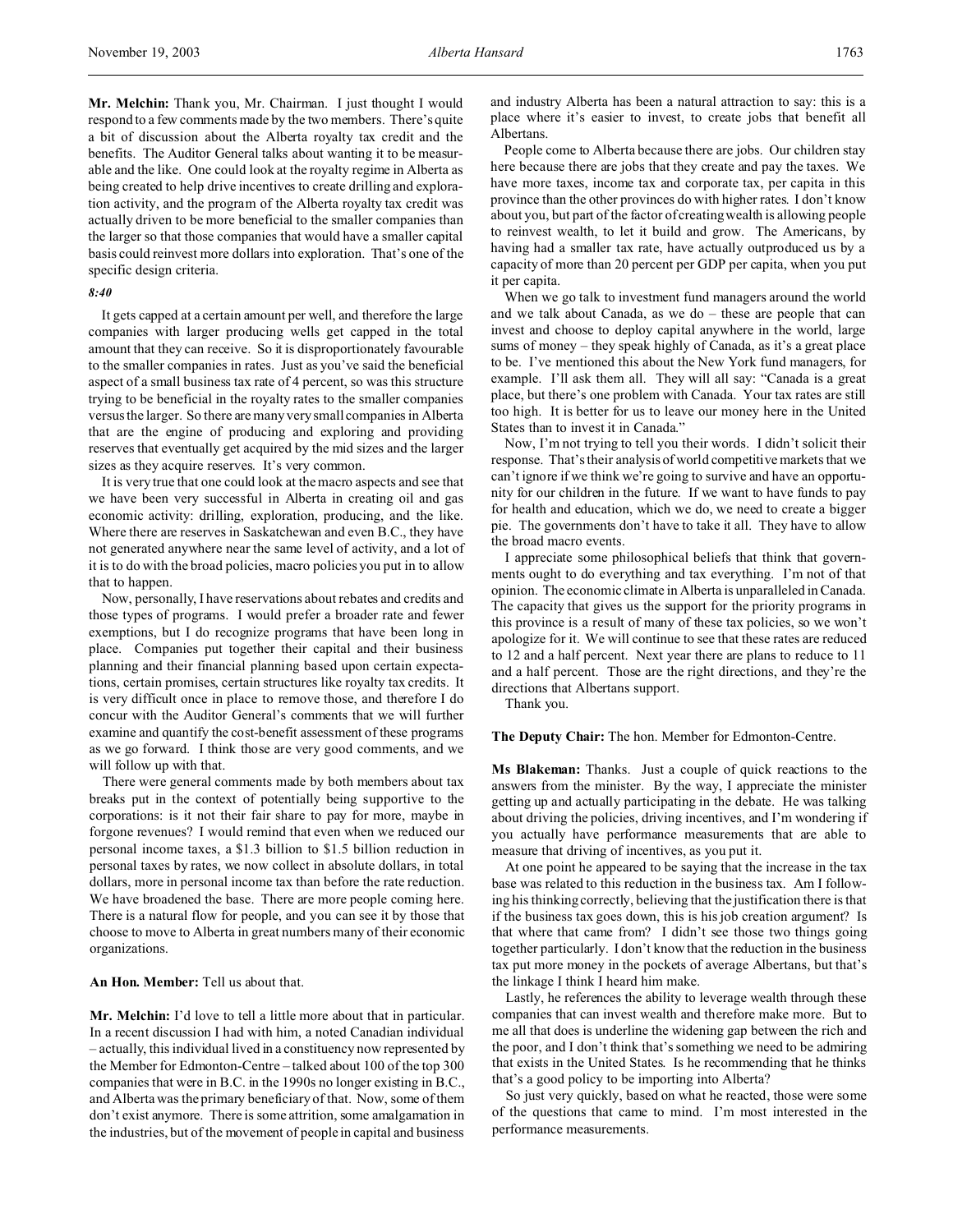**Dr. Pannu:** Mr. Chairman, with your indulgence, I asked the minister a specific question with respect to the revenues that will be gone by next year if this bill is passed. How many millions of dollars will go to small business? Please define what you mean by small business so that we know what you are talking about. How many millions of dollars will go to large corporations? That's one of the questions that I asked, and I didn't get a clear answer to it.

**Mr. Melchin:** Mr. Chairman, to the last question about the split of the deduction to small versus large business, a good question. Actually, I apologize; I don't have that figure with me right now. I'd be happy to provide that to you at a later time so that you've got that information as to the quantity and the dollar amount.

Small business in this category is still defined by the small business tax rate. We're increasing our thresholds gradually to \$400,000. That's what's coming on this. The rates this year are going down to 4 percent and will eventually drop to 3 percent on the small business, but the small business category would now be defined as those thresholds below \$400,000 of taxable income. So we can quantify what the split of the tax reduction would be.

#### *8:50*

As for the question on performance measures, specifically with the Alberta royalty tax credit, that is actually the responsibility of the Ministry of Energy. It's administered through the corporate tax, and that's why the amendment is being introduced through the Revenue department. We administer the corporate income tax, but the royalty rates and the policy around the Alberta royalty tax credit and performance measures are all part of the Minister of Energy's department. I think those would be appropriate questions to bring forward in review of the budget of the Minister of Energy or otherwise in a debate.

[The clauses of Bill 41 agreed to]

[Title and preamble agreed to]

**The Deputy Chair:** Shall the bill be reported? Are you agreed?

**Hon. Members:** Agreed.

**The Deputy Chair:** Opposed? Carried. The hon. Deputy Government House Leader.

**Mr. Stevens:** Thank you, Mr. Chairman. I move that we rise and report Bill 41 and report progress on Bill 43.

[Motion carried]

[Mr. Shariff in the chair]

**Mr. Lougheed:** Mr. Speaker, the Committee of the Whole has had under consideration certain bills. The committee reports Bill 41. The committee reports progress on Bill 43. I wish to table copies of all amendments considered by the Committee of the Whole on this date for the official records of the Assembly. I'd also like to table copies of documents tabled during Committee of the Whole this day for the official records of the Assembly.

**The Acting Speaker:** Does the Assembly concur in the report?

**Hon. Members:** Agreed.

**The Acting Speaker:** Opposed? So ordered.

head: **Government Bills and Orders** head: **Second Reading**

## **Bill 45 Family Law Act**

[Adjourned debate November 19: Ms Blakeman]

**The Acting Speaker:** The hon. Member for Edmonton-Centre? The hon. Member for Edmonton-Mill Woods.

**Dr. Massey:** Thank you, Mr. Speaker. I'm pleased to have the opportunity to make a few comments about Bill 45, the Family Law Act. I'd like to address the bill from the unique perspective of a relatively new grandparent. The last four years have been a bit of an eye-opener in terms of looking at the world through the perspective of a grandparent. It is from that perspective that I would like to look at Bill 45 and to base my comments on some of the work that was presented by the Alberta grandparents association in their presentation to the family law reform project of Alberta Justice in Edmonton on September 30, 2003. In their document they make a number of points that I think are extremely important from a grandparent's and a grandchild's perspective with respect to Bill 45.

Their overall judgment of the sections in the bill that affect grandparents is that Bill 45 really puts the onus on grandparents to take action for access in extraordinary fashion, and the rights of grandchildren having access to their grandparents are even more restricted in intact families where the grandparent is required to obtain leave of the court prior to bringing application for access. It seems that this onus on the grandparents is contradictory in terms of the years of research that describe the benefits to children and to parents and to grandparents when that grandparent/grandchild relationship is nurtured and protected. It's of major concern to that association and, I expect, to grandparents across the province.

They supplied some statistics on the number of grandchildren living with grandparents where there are no parents present, and in Alberta in 2001 that amounted to 7,000 grandchildren, not an insignificant number of youngsters who are residing with their grandparents. So the association has a concern that grandparents are being pressed to unnecessary and extraordinary action to preserve the relationship with their grandchildren, and they base their observations on five I think rather strong beliefs.

One is that grandparents provide a very stabilizing force in times of family crisis and that they actually reduce the reliance on public services in situations like this. They indicate – and some research will support it – that child development is fostered by socializing with grandparents, the kind of financial and emotional support that they get, the passing on of history and traditions, that that relationship is a source of strength for children in times of crisis, and that grandparents are the ones that can provide that strength. There's some research that indicates that those relationships with grandparents affect relationships with their own grandchildren and grandchildren two generations later.

They indicate that in terms of developmental issues, research has found that it's that unconditional love that grandparents bestow upon children that aids in the development of their self-esteem and efficacy. I think that if you talk to any grandparent, Mr. Speaker, they'll confirm that one thing that you do learn, that all of us learn from grandparents is unconditional love, what it means to give unconditional love. They point out in their presentation the positive psychological effect that this has on children, on their grandchildren.

The fifth point that they make with respect to the benefits of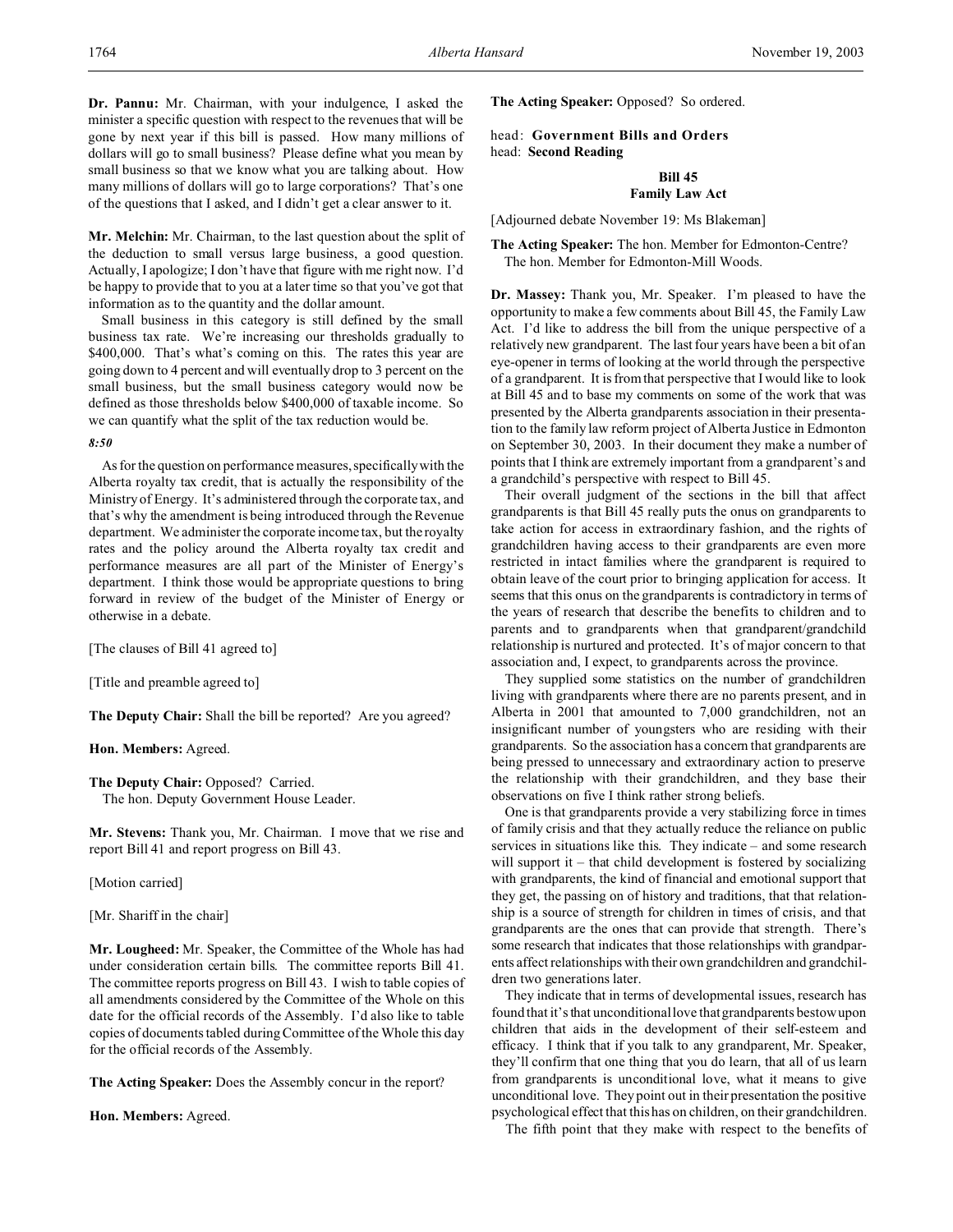#### *9:00*

I think the summary is that grandparents and others will be able to apply for access to children, and the test that must be satisfied for grandparents goes well past the usual best interests of the child. It includes a requirement that grandparents and others prove that the child's health would be jeopardized if access is not granted, and this, I think we would agree, is a test that's unnecessary and maybe really a very difficult test for persons to satisfy, especially if the child is very young.

At second reading we're to look at the principles. I think that the Alberta grandparents association has put forward some very sound principles that should be reflected in the legislation. When it comes to Committee of the Whole, I would also hope that we might consider some of the specific amendments that they have suggested that would take away some of the less attractive aspects of Bill 45 as far as grandparents in the province are concerned.

Thanks very much, Mr. Speaker.

**The Acting Speaker:** Under Standing Order 29 does any member have any questions for the hon. Member for Edmonton-Mill Woods? The hon. Member for Edmonton-Strathcona.

**Dr. Pannu:** Thank you, Mr. Speaker. Just a few brief observations on Bill 45, the Family Law Act, as we begin the debate in second reading. The New Democrat caucus has also received some representations, some expression of concern by parent organizations and by some individual parents who have called in to ask us to draw the attention of this Assembly to the provisions of the bill which will make it more difficult than is presently the case for grandparents to have access to their grandchildren.

Even in the case of families which are intact families, the issue is complex; there is no doubt. There is the question, particularly when it comes to families that are healthy, that are intact, of the rights of the children themselves. The rights of parents clearly are also important and have to be respected, but grandparents see some unnecessary new obstacles they're asked to jump over, if you wish, in order to satisfy the authorities to have access to children. The question of the psychological health of children in addition to their physical well-being certainly is an issue that needs the most careful attention of this House when debating this bill and debating the provisions which are designed to regulate access to children by grandparents and other interested relatives and persons.

I haven't had, I must confess, enough time to look through the bill as amended, which was given to us this afternoon by the Minister of Justice and Attorney General, before it came up for discussion tonight, so I will have perhaps more to say on it later on during the debate on this bill at the committee stage. At this stage I just wanted to share with the House some of the concerns that we have heard about from grandparents who see the provisions of the bill as a bit too restrictive from the point of view of some concerned grandparents.

Thank you, Mr. Speaker.

**The Acting Speaker:** Any questions for the hon. Member for Edmonton-Strathcona under Standing Order 29?

There being none, the hon. Member for Calgary-Lougheed to close debate.

**Ms Graham:** Thank you, Mr. Speaker. Just briefly to respond to the comments made by the members for Edmonton-Mills Woods and Edmonton-Strathcona about grandparents' right to seek access by way of a contact order when the situation is an intact family. Yes, it is a very difficult situation, and the policy decision was made to try and strike a balance, because the considerations are a little different in an intact family where there is no contact between grandchild and grandparent versus one where the contact is due to a separation of the guardians, the parents, or perhaps the death of one of the guardians or parents.

Of course, the test is always the best interests of the child, but the thinking was that it was not unreasonable in an intact family situation to require an application to be made for leave before the full application could be brought. There's certainly not a denial of access by grandparents in this situation to apply but just a higher onus to satisfy the need because of the potential ramifications of such an application to the parents in an intact situation.

I agree. I sympathize with the Alberta grandparents association and the position that they have taken. Well, I can't say any more than that I do sympathize, but I do believe that the policy decision that has been made has struck a good balance in a very difficult situation, trying to choose the best for all parties concerned.

So with that, Mr. Speaker, I'll conclude my remarks and ask you to call the question.

[Motion carried; Bill 45 read a second time]

head: **Government Bills and Orders** head: **Committee of the Whole**

*(continued)*

[Mr. Shariff in the chair]

**The Deputy Chair:** We'll call the committee to order.

# **Bill 45 Family Law Act**

**The Deputy Chair:** Are there any comments, questions, or amendments to be offered with respect to this bill? The hon. Member for Calgary-Lougheed.

**Ms Graham:** Thank you very much, Mr. Chairman. It is my pleasure this evening to open committee consideration of Bill 45. At the table there is a large package of amendments to this bill which I would request be distributed at this time.

## *9:10*

**The Deputy Chair:** The amendments are being distributed currently, and for the record we shall refer to these amendments as amendment A1. If you'll just hang on for a minute while the amendments are being circulated.

Hon. member, you may proceed now.

**Ms Graham:** Yes. Mr. Chairman, I appreciate the fact that you have declared that the package of amendments would be marked A1, and that is my request, that these amendments be considered as one package and voted on as a single unit. Due to the extensive nature of these amendments, which have been realized after very extensive input from Albertans since the bill was introduced last spring, I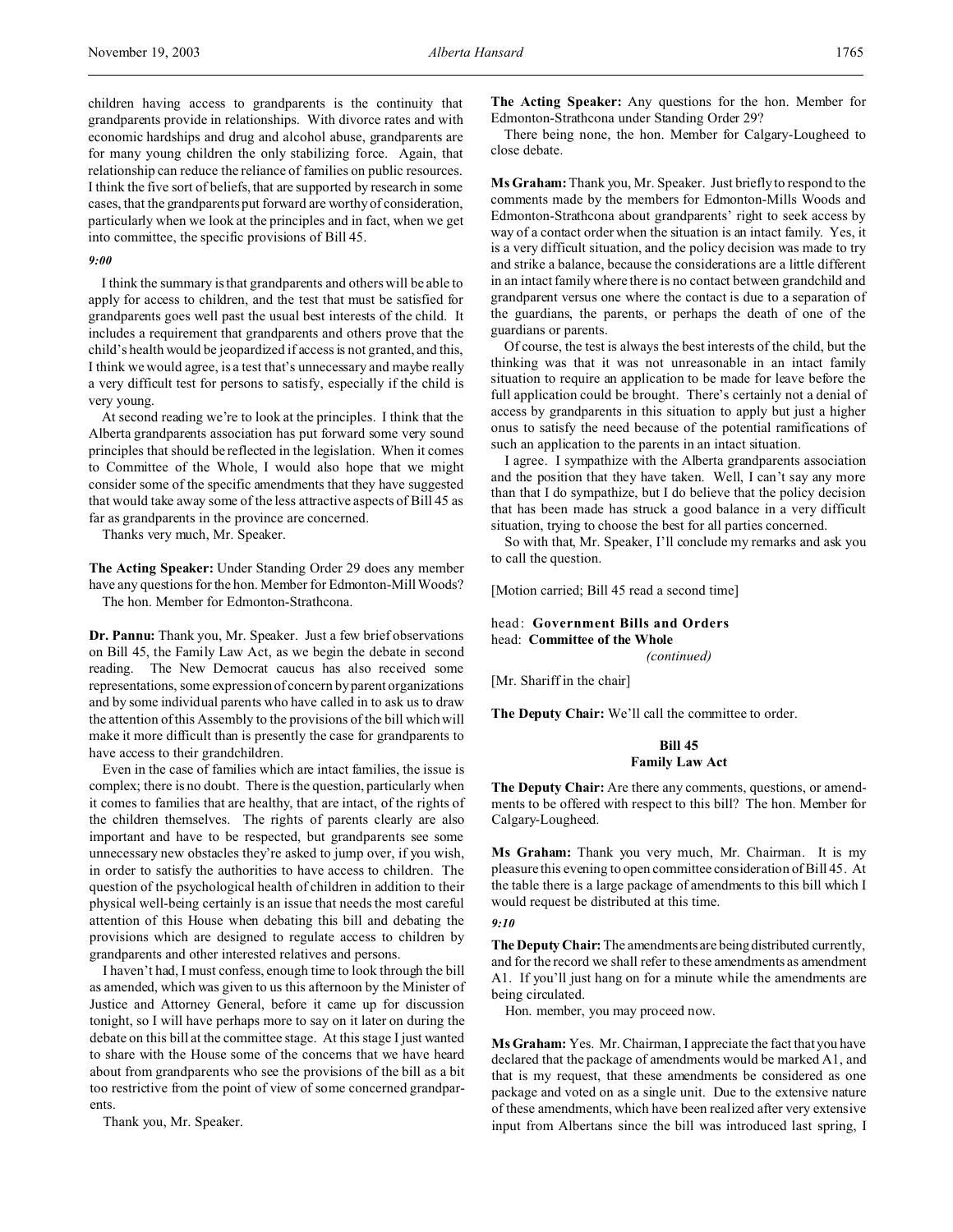would like to give all members adequate time to review the contents of the amendments as contained in A1, and thus it would be my request and I do move that there be adjournment of debate on committee consideration of Bill 45 until we sit again.

[Motion to adjourn debate carried]

**Mr. Stevens:** Mr. Chairman, I move that we rise and report progress on this bill.

[Motion carried]

[Mr. Shariff in the chair]

**Mr. McClelland:** Mr. Speaker, the Committee of the Whole has had under consideration and reports progress on Bill 45. I wish to table copies of all amendments considered by the Committee of the Whole on this date for the official records of the Assembly.

**The Acting Speaker:** Does the Assembly concur in the report?

**Hon. Members:** Concur.

**The Acting Speaker:** Opposed? So ordered.

head: **Government Bills and Orders** head: **Second Reading**

*(continued)*

# **Bill 44**

## **Personal Information Protection Act**

[Adjourned debate November 19: Mr. MacDonald]

**The Acting Speaker:** The hon. Member for Edmonton-Centre.

**Ms Blakeman:** Thanks very much, Mr. Speaker. I'm grateful to the Assembly for allowing us to continue the debate in second reading for Bill 44, the Personal Information Protection Act. I think one of the things we have to be careful about with this bill is that once privacy has been violated, it cannot be restored. Once violated, it cannot be unviolated. So it behooves us to be extremely cautious in the areas that we allow this bill to move forward on.

One of the other things that I think is really important with this bill is that we create certainty. Certainly, the request that I've had from the business community is: we just want to know what it is we're supposed to do, because we're supposed to do it in six weeks, by the 1st of January. Some of them have been having seminars on what the federal legislation is and are preparing themselves to achieve the bar set by the federal legislation on January 1, 2004, if, in fact, this provincial legislation doesn't supercede it. Just as a refresher, the deal is that the provinces can pass their own legislation as long as it meets or exceeds the standards that are set by the federal legislation. Therein lies the rub. Who decides whether it meets or exceeds? That's where we start to get into the interesting negotiation points here. But what I've heard very clearly from the business community is: just create certainty for us, please; we need to move on here.

The other thing that I have experienced in working with collection of people's personal information. In that, we're talking about things that identify them, so either personal identifying information like a date of birth, personal appearance, address, phone number, contact information in other words, sex, marital status – and the list starts to get ever longer there – but identifying information, where if somebody looked at it or thought about it, if they read it in the

newspaper, could they figure out that it was you? Could they track you back to your address? Would they know that the person with this name and particular gender is their neighbour? So identifying information is what we're talking about here.

The problem with collecting personal information about people is that it always tends to get away from us because there's always a great reason to use the information for just one more reason than you collected it for. It is overwhelming, the temptation to use it, because once the information is already there, what does it harm to just use it for one more really, really good reason: to extend a special offer to somebody, to give them something free, to let them know information about something that we're sure – and I'll underline that – they would want to know about. Well, gosh, that other person has already collected all the information. Why don't we just use it? That would be so handy. And that's where the problem is.

So the issue here is that once the information has been collected, the individual needs to have given their consent that it be collected, and it can only be used for what it was collected for. I think that's the very minimum standard that we need to be seeking to achieve here. It is a struggle because we have so many different reasons to want to use somebody else's list, someone else's information, or indeed for us to use the information. We collected it for a particular reason, and gosh, wouldn't it be perfect if we could use that information for this other reason as well?

You know, we collected it because people contacted us and said that they wanted information on bills and motions we were debating in the House, but we'd love to send them a Christmas card too. Well, we didn't collect the information to send them a Christmas card. A lovely thing to do, and doesn't it seem kind of silly that we couldn't send them a Christmas card? What a nice thing to do. But we collected that information, and we had their permission to use it to give them information on bills and motions.

So you can see how easy it is to just slide right along there and start to use that information for something outside of the reasons we collected it for. That's what makes this legislation so important and the onus on us to be very vigilant with how we allow it to be used so important.

Of course, the question is always: well, is the glass half full, or is the glass half empty? Is this good enough or not? We are creating essentially new legislation here, or rather we're extending it to a whole sector that's never had any experience with it. To a certain extent the sectors that are already involved in protection of privacy have had for a long period of time some familiarity with it. Specifically, there I'm talking about government and health sectors. You know, they're used to having personal information and having some onus on them to be careful with it. That has not been the case, and I think it could be argued that it was exactly the opposite in the private sector. That's what all the mail houses were about and all those interesting ways that people had to collect that mailing information and then get you on a mailing list and send you flyers for a hundred things.

#### *9:20*

One of the good things that I see in this legislation – but I don't at this point think it's enough to outweigh the things that I'm critical of – is that the disputes under Bill 44, under an Alberta version of personal information protection, could be adjudicated by the Alberta FOIP Commissioner, so locally resolved. If we're underneath the federal legislation, then it goes to the federal Privacy Commissioner, and, you know, that's just farther away, and they may not understand regional differences, et cetera, et cetera, et cetera. I'm much happier with it being a local mediation process or arbitration process.

There have been a couple of speakers on this already, but I just want to go through a few things that, again, I've noticed in particular. This was interesting. You know, we all, I'm sure, as legislators